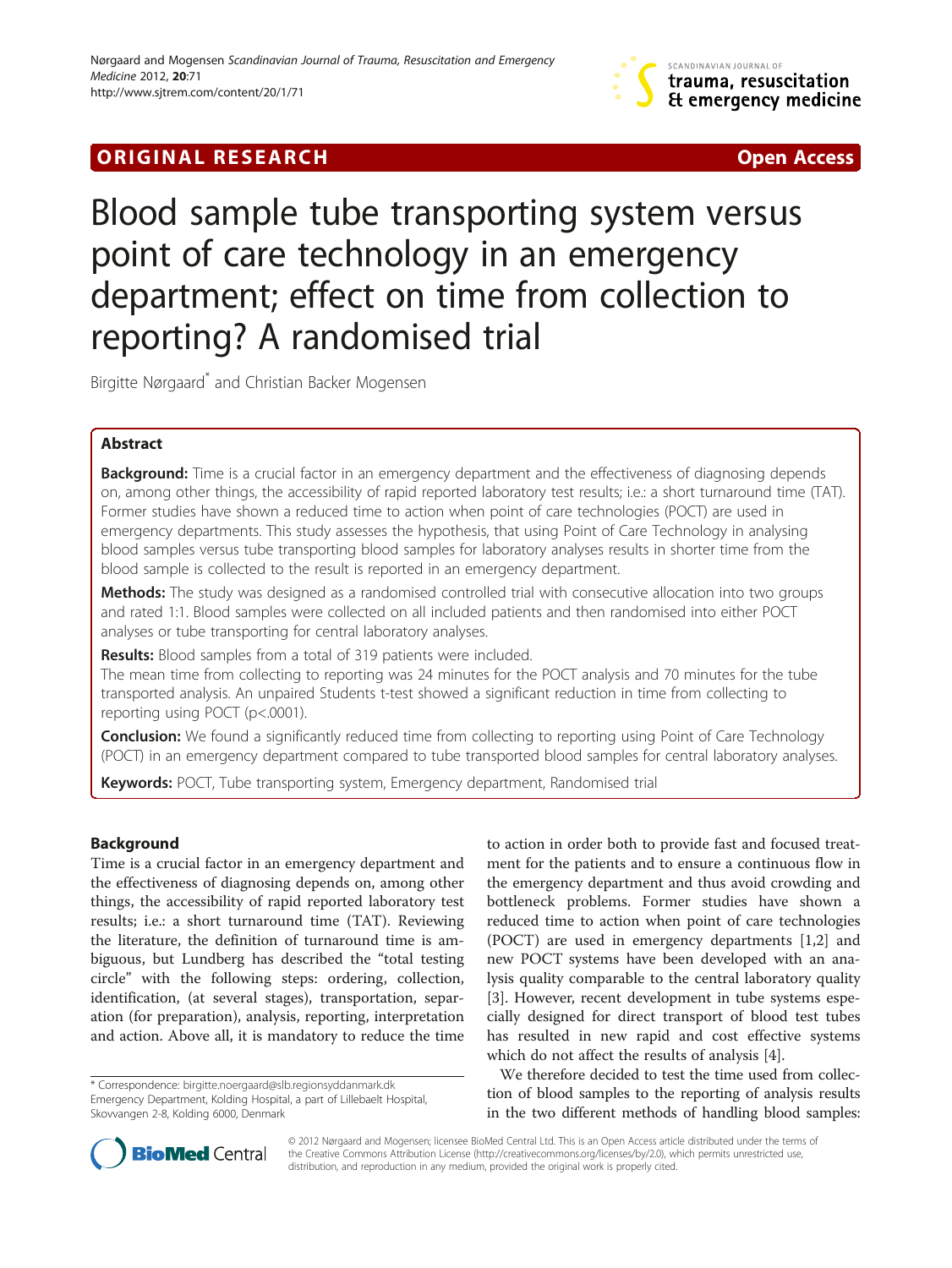<span id="page-1-0"></span>the local use of high quality point of care technology versus newly developed tube transporting system and central laboratory analysis. This study assesses the hypothesis, that using point of care technology reduces the time compared to tube transporting blood samples and central laboratory analyses in an emergency department.

## **Methods**

The study was carried out as a randomised controlled trial at the Emergency Department (ED), Kolding Hospital in Denmark, during a four months period in 2010. All patients admitted to the emergency department during the project period and with a request for C-reactive protein (CRP) analysis were included, regardless of age or gender. Patients suspected for appendicitis or meningitis were excluded since these patient groups followed special fast track procedures. Blood samples were collected when the medical laboratory technician responsible for the project was on day shift, with a break during the summer shutdown period.

Blood samples for CRP analyses were collected from all included patients and then randomised into two groups: Group 1 to be analysed near-patient in the

department by point of care technology (the POCT group) and Group 2 to be sent by tube transporting for conventional laboratory analysis (the TTCL group). Randomisation was performed by generation of numbers divided in 20 groups of digits 1 or 2 (Open Epi random program, [www.openepi.com\)](http://www.openepi.com). The allocation process and distribution is shown in Figure 1.

Trained laboratory technicians were responsible for both inclusion and registration based on the pre-designed randomisation protocol, and also for the POCT-analyses and tube transporting, besides the conventional steps in the total testing circle, as mentioned above.

The POCT analyses were performed in an AQT-90 (Radiometer). The AQT-90 was developed for high quality laboratory tests using a time-resolved fluorescence method [[5](#page-3-0)] with an estimated analytic time of 18 minutes. The test results were automatically transferred into the laboratory documentation system part of the medical records with a few seconds of delay. The tube transporting system was a Tempus $600^{\circ}$  (Timedico), which has recently been developed especially designed for safe and efficient blood sample transporting with a speed of 7m/s [\[6\]](#page-3-0). The transport distance from the ED to the central laboratory

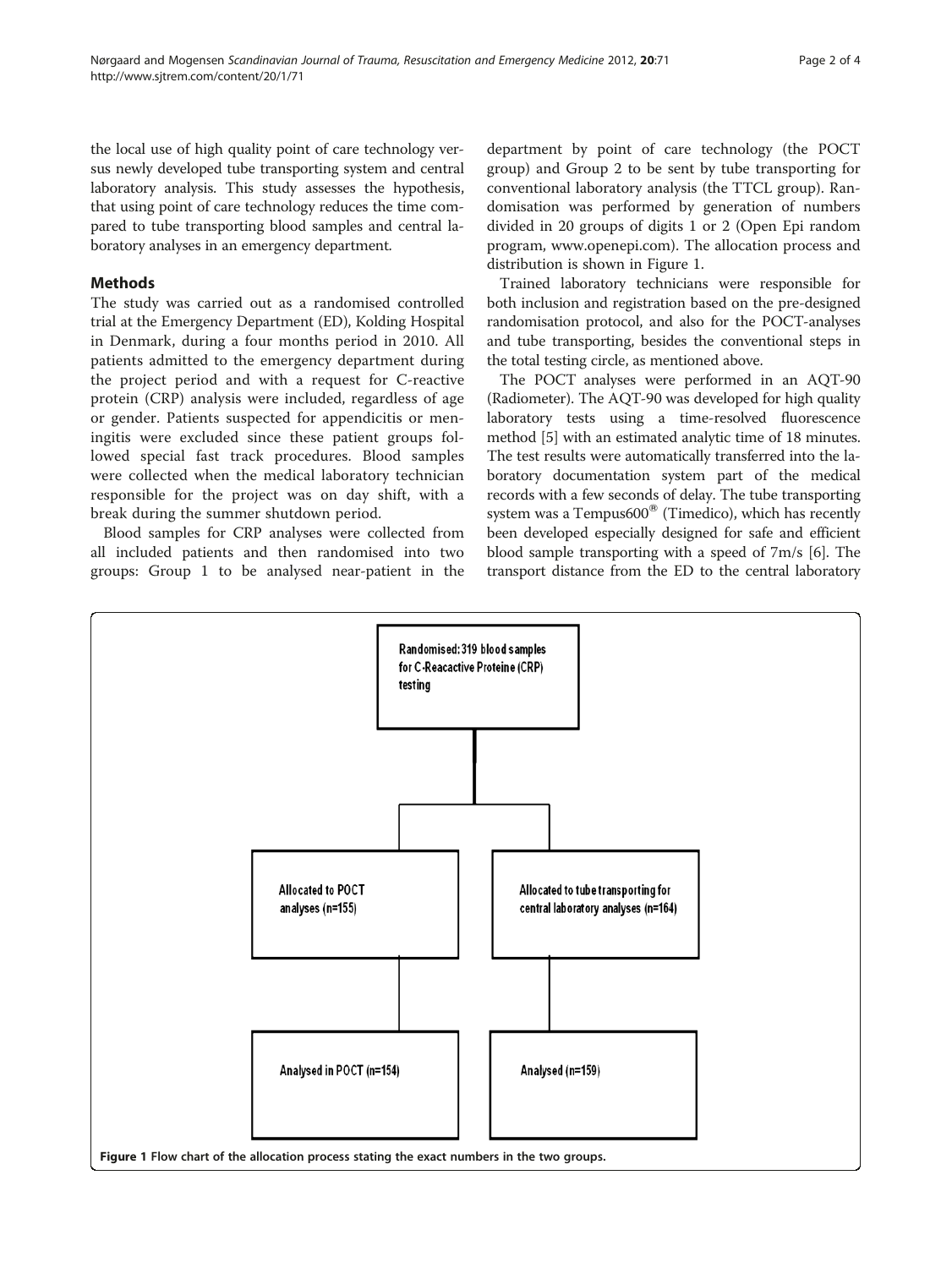was approximately 200 m. At the time of dispatch of the blood sample the central laboratory staff was alerted by an audio signal. On arrival at the central laboratory the blood test was manually transferred to the analysing device, a Modular P800 (Roche Diagnostics) and reported automatically in the same way in the medical records as the POCT analysis. The Modular P800 has an estimated analytic time of 20 minutes for CRP (including centrifuging).The primary outcome was the time used from the blood sample was collected from the patient (hour and minute documented by the laboratory technician in the protocol) and till the exact time when the test result occurred in the laboratory documentation system in the medical records (hour and minute).

#### Statistics and ethics

The sample size was calculated assuming a reduction in the mean time used from collection to reporting from 60 minutes using tube transporting for conventional laboratory analysis to 30 minutes using the POCT and a standard deviation of 60 minutes in both groups, which required a sample size of at least 85 in each group. A p-value of  $\leq$  0.05 was chosen as significance level and a power of 90%.

The mean time used from collection to reporting was calculated in minutes for both groups (POCT and TTCL) and summary statistics were performed by means of unpaired Students' t-tests.

To ensure that data would meet model requirements of normal distribution standardized normal probability plots were performed showing a p-distribution.

All analyses were performed using Stata, version 11 [[7\]](#page-3-0).

The study has been licensed by the Danish Data Protection Agency and needed no further local or national ethical approval according to Danish research legislation.

#### Results

Blood samples from a total of 319 patients were included; 155 were randomized to POCT analysis (1 missing), and 164 samples were randomized to tube transporting for central laboratory analysis (5 missing), see Figure [1.](#page-1-0)

The mean time from collection to reporting was 24 minutes (SD=14.6, 95% CI=21.60-26.27 minutes) for the POCT group and 70 minutes (SD=32.9, 95% CI=64.54- 74.85 minutes) for the TTCL group, i.e. a significant reduction in the mean time from collection to reporting using POCT of 46 minutes (p<.0001).

#### **Discussion**

This study showed a significant 66% time reduction from 70 to 24 minutes from collecting to reporting time by using POCT compared to tube transporting blood samples for central laboratory analyses.

The results confirm our hypothesis that POCT delivers faster results than conventional TAT circles, even when optimized by high speed tube transporting system. To our knowledge, this is the first study comparing a newly developed high quality POCT device with a likewise newly developed transport system and central analysis. The result corroborates the results of other differently designed studies of POCT [[2](#page-3-0),[8\]](#page-3-0).

It might not be surprising that a TAT circle including a device with a shorter analysis time and an eliminated transport distance delivers faster answers compared to a traditional central laboratory device. However, our results estimate the magnitude of the time reduction to approximately 2/3.

Does this have any practical implication for the work flow in the ED considering the fact that the use of POCT is limited by several factors even when the quality is comparable with the central laboratory quality, especially the volume and variety of analysis and the costs? There are clinical situations where a significant time reduction to answers is much warranted. First, in situations where serious conditions are considered and the following diagnostic step could be chosen with a higher certainty when a laboratory test is available. In a patient with severe dyspnea a negative D-dimer rules out pulmonary embolism. In a patient with severe chest pain, the fast laboratory results might guide the physician in the direction of diagnosing procedures for aortic dissection (positive D-dimer) or myocardial infarction (positive troponins). Second, the situations where laboratory results enables the physician to discharge a patient to home without any further examinations, like ruling out deep venous thrombosis by negative D-dimer or abdominal discomfort where patients might be reassured after a skilled abdominal examination and a few normal laboratory results, such as CRP, HCG and hemoglobin.

In all these cases, a significant time reduction in waiting for laboratory result might save valuable minutes for the patient as well as the staff of the ED.

The present study is limited by certain factors. The time duration reflects the current working procedures which includes several steps in the POCT procedure as well as in the TTCL procedure. All though each step in both procedures was optimized as far as possible future improvements might still be possible. This is most likely to happen in the TTCL group, where more steps are involved, for instance automations in transferring the blood samples from the tube system to the analytic device and thus reduce the difference found. Furthermore, our study was only done on CRP. However since the analytic time is equal for other analysis, like D-dimer, HCG and troponins we do not consider this will change the results. The study was only performed when the project laboratory technicians were at work and did not